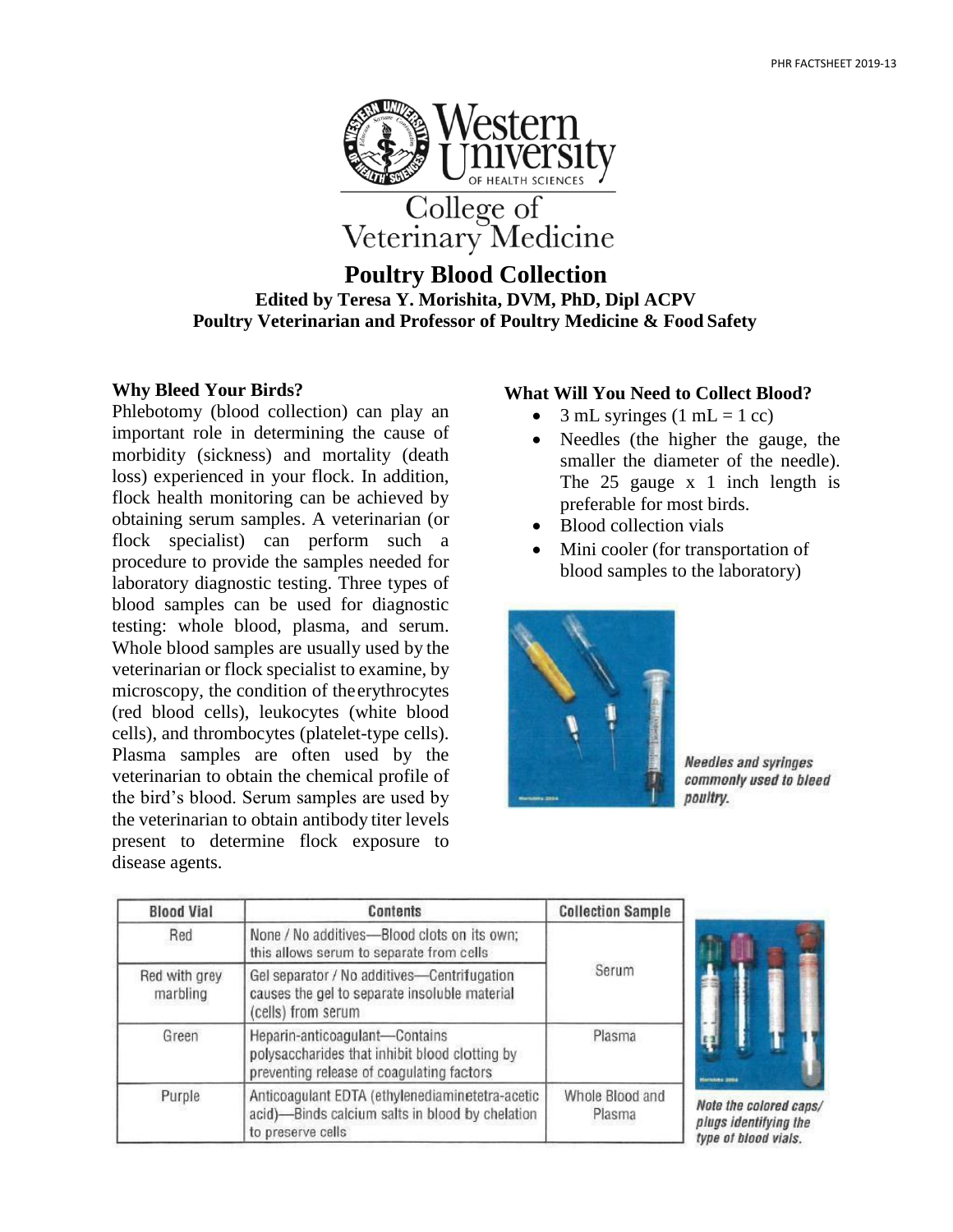

Examples of sick birds that have ruffled feathers and appear "depressed."

## **How Much Blood Can One Collect?**

The amount of blood that can be safely collected from a clinically healthy bird is 1% of its bodyweight, in grams. For example, the maximum amount of blood to take from a 500 g bird is 5 mL (5 cc) of blood. In addition, one should collect less blood from birds that are sick.

### **Where Are the Blood Collection Sites?**

*The large vein under the wing (brachial vein)*

- Place the bird on a table, setting it on its side.
- Lift up the wing with one hand and part the feathers along the wing. Water can be used to help keep the feathers separated.
- Place the needle at a slight angle, bevel up against the vein on the underside of the wing. The bevel end is the side of the needle with the angle and the hole. Insert the needle into the vein and slowly withdraw blood.



Separation of wing feathers, exposing the brachial vein (left). Vein puncture and the withdrawal of blood (right).



Example of a hematoma.

Remove the needle and apply pressure to the vein for a few seconds. This will help to minimize the development of large hematomas, which can be common with poultry. Fill the appropriate vial 1/3 to 1/2 of its full volume. Allow the vacuum in the vial to empty the syringe, rather than pushing on the plunger, as this will prevent hemolysis (rupture of red blood cells). This volume is needed to ensure enough blood is collected to obtain an adequate sample.

#### *The vein on the side of the outstretched neck (jugular vein)*

- Place the bird on a table, setting it on its side.
- Stretch out the neck with one hand and part the feathers along the neck. The right jugular vein is usually larger.
- Place the needle at a slight angle, bevel up, against the vein.
- Puncture the vein and slowly withdraw blood.



Exposed jugular vein (left) and withdrawal of blood (right).